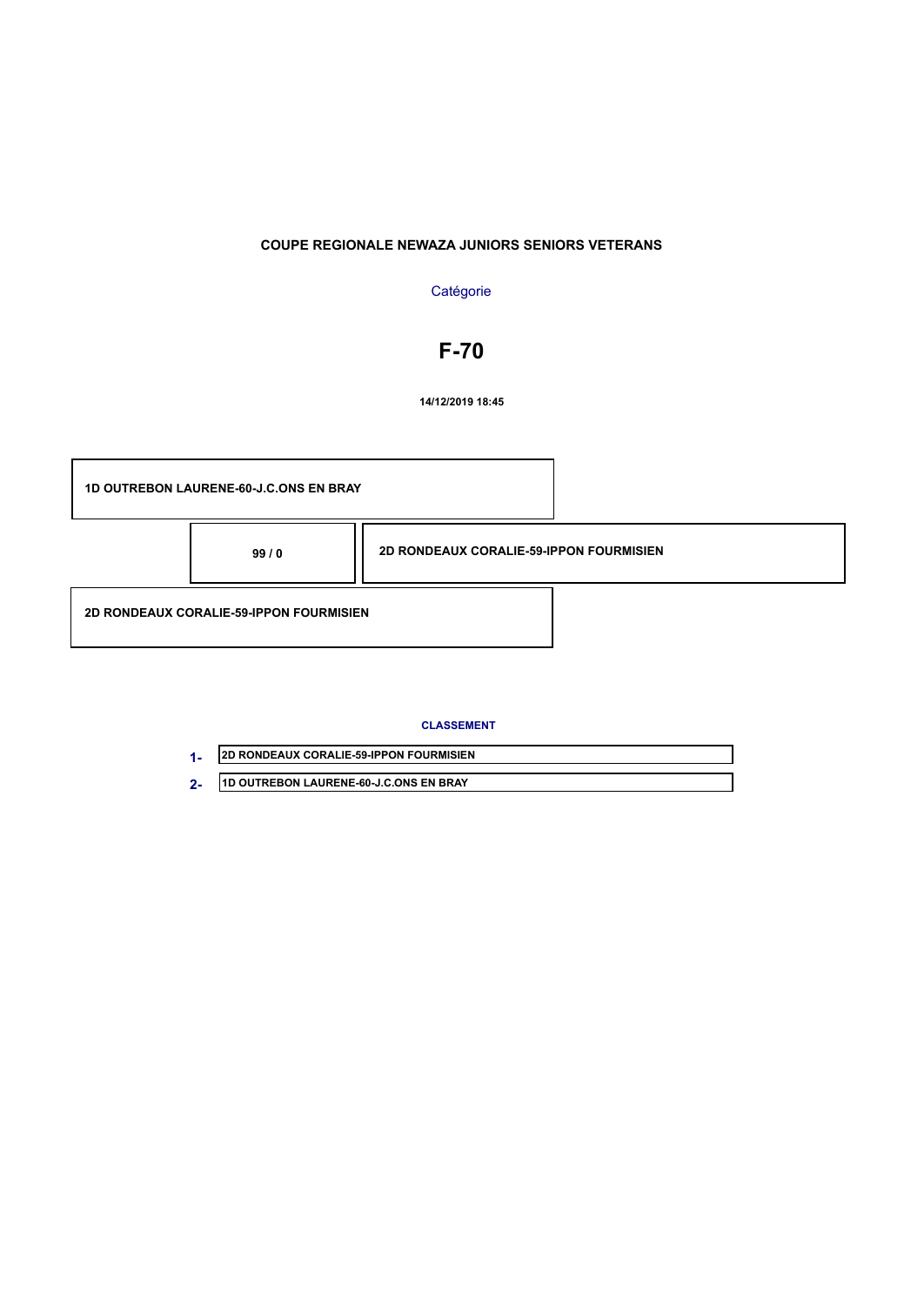### **Catégorie**

# **F+78**

**14/12/2019 18:43**

**1D DELPLANCHE KELLY-59-IPPON FOURMISIEN BE BONNETERRE CHRISTELLE-2-J.C.HIRSONNAIS JUDO 99 / 0 BE BONNETERRE CHRISTELLE-2-J.C.HIRSONNAIS JUDO**

| <b>JBE BONNETERRE CHRISTELLE-2-J.C.HIRSONNAIS JUDO</b> |
|--------------------------------------------------------|
| <b>11D DELPLANCHE KELLY-59-IPPON FOURMISIEN</b>        |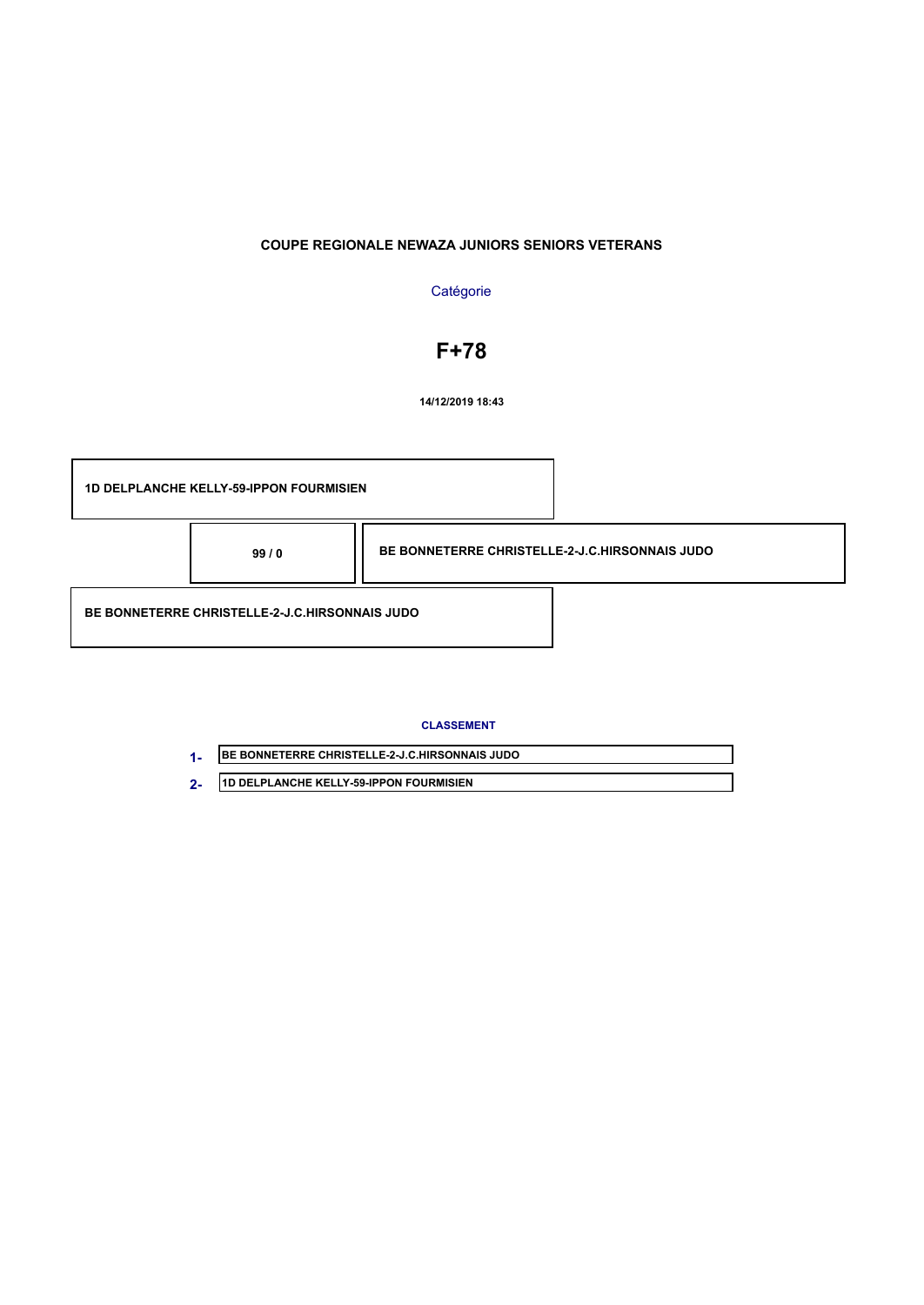### **Catégorie**

# **M-69**

#### **14/12/2019 18:53**

|                | Nom - zone - club                                         | $\overline{2}$               | 3                 | Pause<br>3          | 2<br>4       | 4<br>Pause<br>4     | $\overline{2}$<br>3 | nb Vict<br><b>Points</b> | <b>CLASS.</b> |
|----------------|-----------------------------------------------------------|------------------------------|-------------------|---------------------|--------------|---------------------|---------------------|--------------------------|---------------|
| $\overline{1}$ | <b>1D BONNETERRE</b><br>ALEXIS-2-J.C.HIRSONNAIS JUDO      | $\overline{2}$               |                   |                     |              | 7                   |                     | 3<br>16                  |               |
| $\overline{2}$ | <b>1D CHARLIEZ</b><br>THOMAS-BEL-DENIVELLE                | $\mathbf{0}$<br>$\mathbf{0}$ |                   |                     | <b>ONBAV</b> |                     | 99                  | $\mathbf{2}$<br>99       | 2             |
| 3              | <b>MA VIOLETTE MAXIME-60-ETOILE</b><br>DE MILLY JUDO CLUB |                              | $\mathbf{0}$<br>0 | 0<br>$\overline{2}$ |              |                     | 0<br>0              | 0<br>$\overline{2}$      | 4             |
| 4              | <b>VE VINCHON</b><br>DAMIEN-59-J.C.QUIEVRECHAIN           |                              | 99                |                     | O<br>0       | 0<br>$\overline{2}$ |                     | 101                      | 3             |

- **1D BONNETERRE ALEXIS-2-J.C.HIRSONNAIS JUDO 1-**
- **1D CHARLIEZ THOMAS-BEL-DENIVELLE 2-**
- **VE VINCHON DAMIEN-59-J.C.QUIEVRECHAIN 3-**
- **MA VIOLETTE MAXIME-60-ETOILE DE MILLY JUDO CLUB 4-**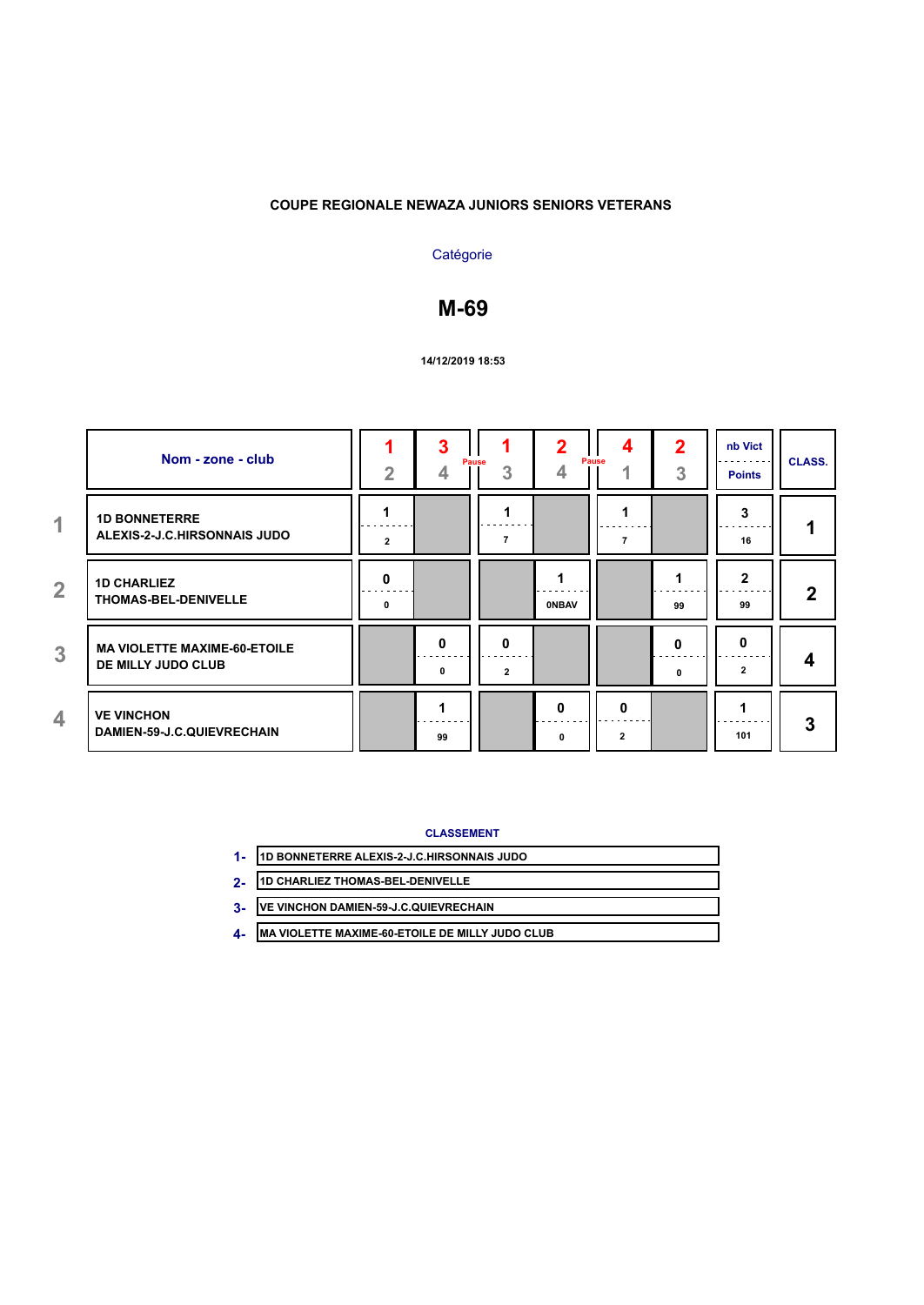# **Catégorie**

# **M-77**

**14/12/2019 18:43**

|                                            | <b>2D RONDEAUX KEVIN-59-IPPON FOURMISIEN</b> |                                            |  |
|--------------------------------------------|----------------------------------------------|--------------------------------------------|--|
|                                            | 99/0                                         | <b>MA DURIEUX PAUL-59-AM VALENCIENNOIS</b> |  |
| <b>MA DURIEUX PAUL-59-AM VALENCIENNOIS</b> |                                              |                                            |  |

| <b>IMA DURIEUX PAUL-59-AM VALENCIENNOIS</b>  |
|----------------------------------------------|
| <b>2D RONDEAUX KEVIN-59-IPPON FOURMISIEN</b> |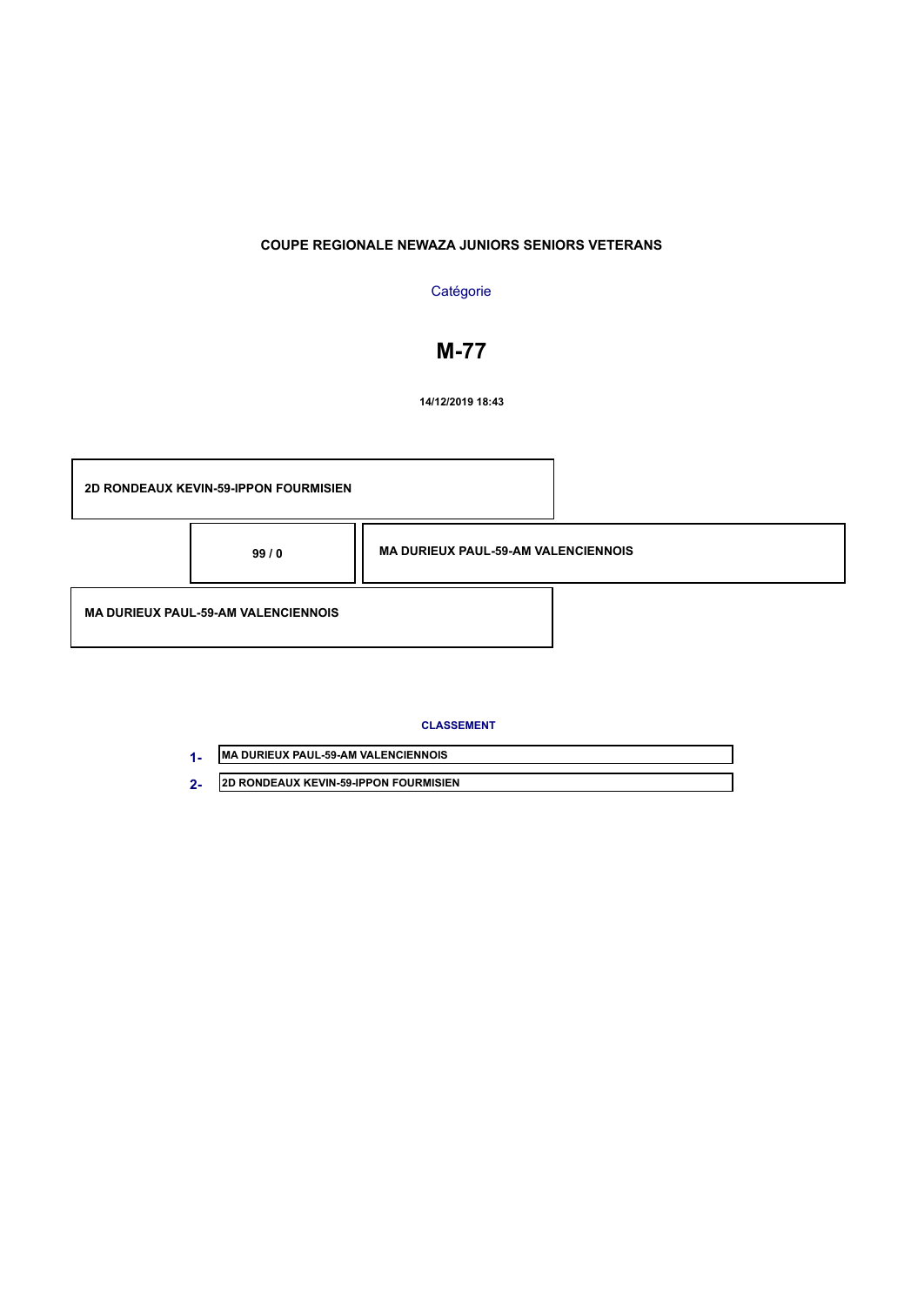**Catégorie** 

# **M-85**

**14/12/2019 18:43**

|                      | Nom - zone - club                                               |    | Pause<br><b>Pause</b> |    | nb Vict<br><b>Points</b> | <b>CLASS.</b> |
|----------------------|-----------------------------------------------------------------|----|-----------------------|----|--------------------------|---------------|
| $\blacktriangleleft$ | <b>1D ANDRZEJEWSKI FRANCK-2-ES</b><br><b>CHEM.TERGNIER JUDO</b> | 99 | 99                    |    | 198                      |               |
| $\overline{2}$       | <b>JA BOURDAIM</b><br>MEHDI-59-J.C.QUIEVRECHAIN                 |    |                       | 99 | 99                       | າ             |
| 3                    | <b>VE TRINCA LUCA-59-AM</b><br><b>VALENCIENNOIS</b>             |    | n                     |    |                          | 3             |

|                      | Nom - zone - club                                       |    | Pause | Pause | nb Vict<br><b>Points</b> | <b>CLASS.</b> |
|----------------------|---------------------------------------------------------|----|-------|-------|--------------------------|---------------|
| $\blacktriangleleft$ | <b>MA WALLET STEVEN-59-IPPON</b><br><b>FOURMISIEN</b>   | 19 | 99    |       | 118                      |               |
| $\overline{2}$       | JA BOURGARD JOHANN-59-IPPON<br><b>FOURMISIEN</b>        |    |       |       |                          |               |
| 3                    | <b>BL DAVOINE CHRISTOPHE-59-JC</b><br><b>FLERS SART</b> |    |       |       |                          | 3             |

#### **Tableau final**

| <b>1D ANDRZEJEWSKI FRANCK-2-ES CHEM.TERGNIER JUDO</b> |                                                       |                                             |  |  |  |  |  |
|-------------------------------------------------------|-------------------------------------------------------|---------------------------------------------|--|--|--|--|--|
| 9/0                                                   | <b>1D ANDRZEJEWSKI FRANCK-2-ES CHEM.TERGNIER JUDO</b> |                                             |  |  |  |  |  |
| JA BOURGARD JOHANN-59-IPPON FOURMISIEN                |                                                       |                                             |  |  |  |  |  |
|                                                       |                                                       |                                             |  |  |  |  |  |
|                                                       | 99/0                                                  | <b>MA WALLET STEVEN-59-IPPON FOURMISIEN</b> |  |  |  |  |  |
| Pause avant le match suivant                          |                                                       |                                             |  |  |  |  |  |
| <b>MA WALLET STEVEN-59-IPPON FOURMISIEN</b>           |                                                       |                                             |  |  |  |  |  |
| 99/0                                                  |                                                       | <b>MA WALLET STEVEN-59-IPPON FOURMISIEN</b> |  |  |  |  |  |
| IA BOURSAIM MEURLES LA OUEVREQUAIN                    |                                                       |                                             |  |  |  |  |  |

**JA BOURDAIM MEHDI-59-J.C.QUIEVRECHAIN**

- **MA WALLET STEVEN-59-IPPON FOURMISIEN 1-**
- **1D ANDRZEJEWSKI FRANCK-2-ES CHEM.TERGNIER JUDO 2-**
- **JA BOURGARD JOHANN-59-IPPON FOURMISIEN 3-**
- **JA BOURDAIM MEHDI-59-J.C.QUIEVRECHAIN 3-**
- **VE TRINCA LUCA-59-AM VALENCIENNOIS 5-**
- **BL DAVOINE CHRISTOPHE-59-JC FLERS SART 5-**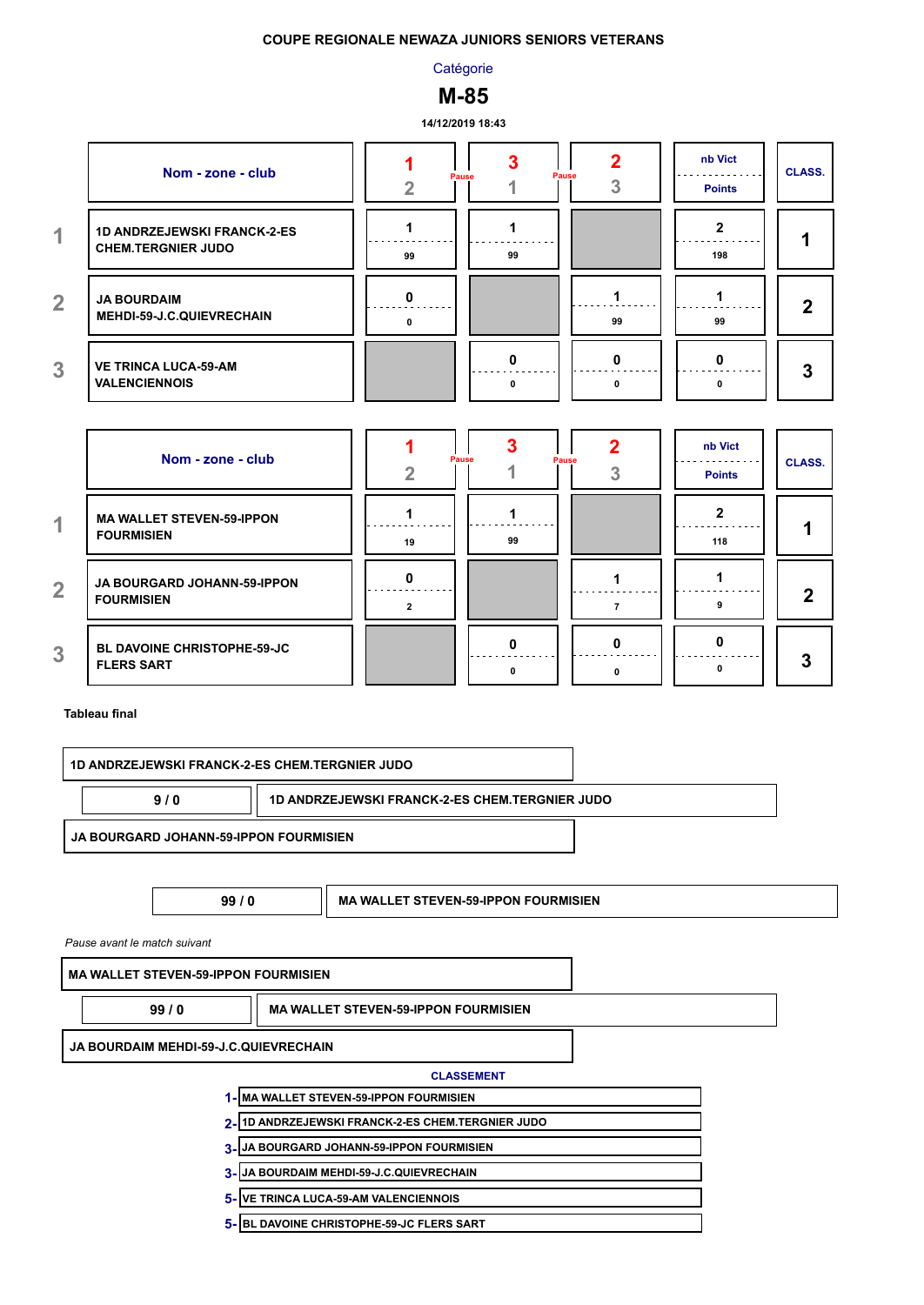# **Catégorie**

# **M+94**

**14/12/2019 18:43**

|                                                   | <b>2D BRIZET PASCAL-59-IPPON FOURMISIEN</b> |                                             |  |
|---------------------------------------------------|---------------------------------------------|---------------------------------------------|--|
|                                                   | 21/0                                        | <b>2D BRIZET PASCAL-59-IPPON FOURMISIEN</b> |  |
| <b>MA BIAYE SIDI-60-ETOILE DE MILLY JUDO CLUB</b> |                                             |                                             |  |

| <b>2D BRIZET PASCAL-59-IPPON FOURMISIEN</b>        |
|----------------------------------------------------|
| <b>IMA BIAYE SIDI-60-ETOILE DE MILLY JUDO CLUB</b> |